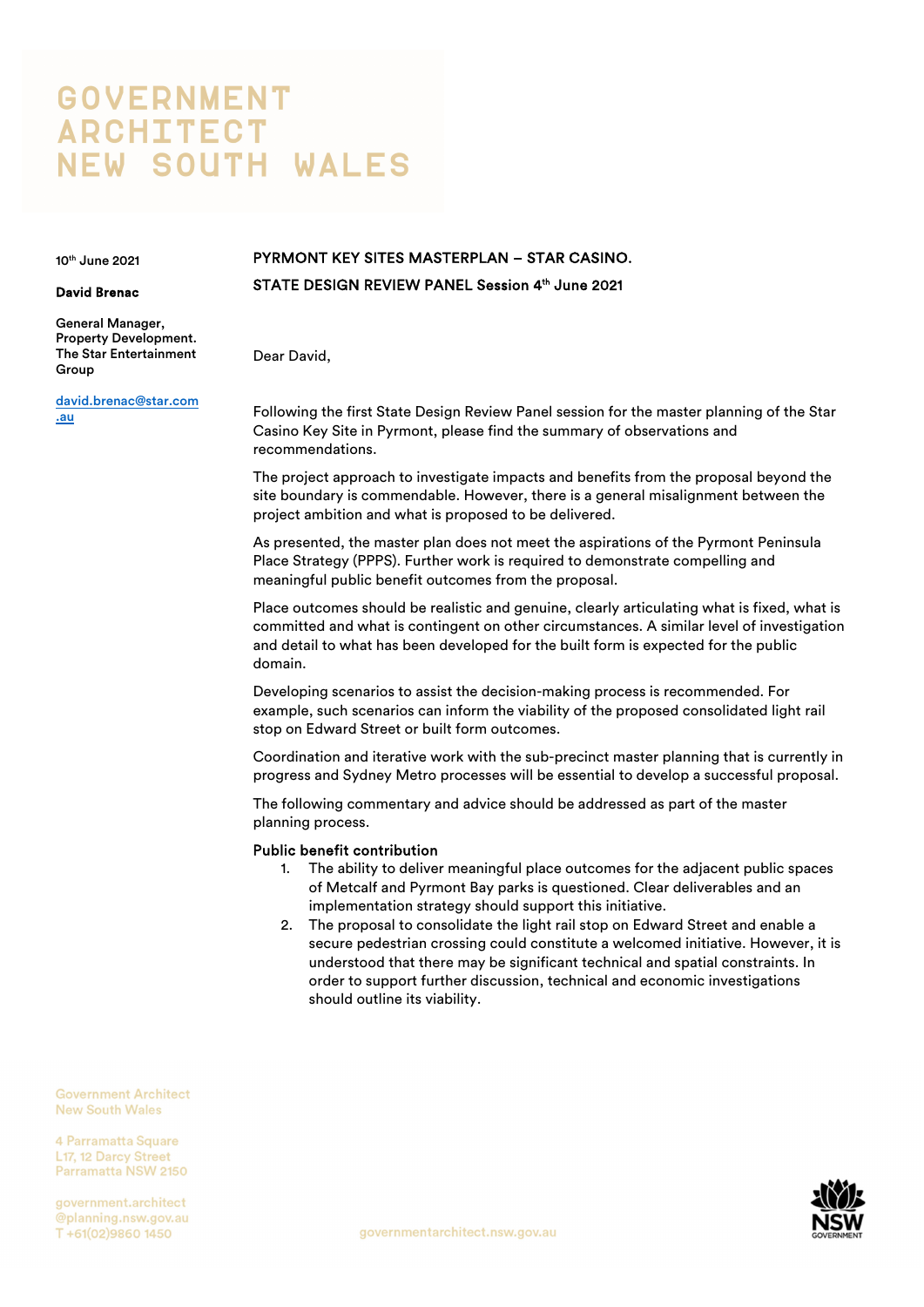- 3. Consider delivering Action 1 of the PPPS Big Move 1 'A world-class harbour foreshore walk', to allow the continuity of the foreshore promenade between Jones Bay Wharf and Darling Island (Page 36 of the PPPS).
- 4. Public domain and sustainability benefits should be considered from a precinct wide perspective, which would create greater public benefit for the precinct.

#### Street activation and streetscape

- 5. The current proposal does not meet the aspiration of activating ground floor facades and improved streetscape amenity to a satisfactory level. Explore further the introduction of spaces scattered along the entirety of the façades, which can be accessed from the street and can house uses that contribute to street vitality.
- 6. Removal of mature trees must be avoided. For any exception, an ambitious tree replacement ratio should be set as part of an overall tree replacement strategy.
- 7. Deep soil and tree canopy targets should be provided.

#### Site permeability

- 8. It is unclear how or whether the aspiration for site permeability will be delivered in a meaningful manner. Permeability across the site should provide clear and effective connections where people need to go at a precinct level, not simply navigation of the building complex itself.
- 9. Consider the provision of an open to the sky pedestrian link between Jones Bay Road and Pirrama Road as part of the delivery of the proposed hotel tower.

#### Walking, traffic and parking

- 10. A comprehensive traffic study should be provided, outlining:
	- mitigation of any identified future traffic impacts around the site and its surrounds
	- access and management of buses, coaches and taxis. Parking of buses and coaches should be accommodated within the site.
	- mapping of pedestrian desire lines and walking distances and strategies to improve walkability around and across the site.
- 11. The proposed porte cochere to access the new hotel tower on Pirrama Rd is questioned as it can negatively impact the walkability and amenity of the street. Strongly recommend a whole of site approach to drop-off and vehicular access to the site, including designing a consolidated facility.

#### Built form

- 12. The level of investigation on potential shadow impacts onto residential uses and public spaces is commended. These impacts should be fully understood and documented, and appropriate performance criteria agreed.
- 13. The extent of the Elizabeth Hayley reserve should be preserved and solar access requirements to this public space met.
- 14. Lack of significant built form setbacks from podium levels was a concern. Wind modelling impacts from proposed new built form should be fully understood and documented, and appropriate performance targets agreed. Mitigation of any wind impacts should be delivered through the manipulation of the built form rather than retrofit features in the public domain.
- 15. A clear intent for the formal treatment of the proposed towers should be provided.
- 16. Identify any key view corridors and potential impacts generated by new built forms.

**Government Architect New South Wales** 

4 Parramatta Square 117 12 Darcy Street Parramatta NSW 2150

government.architect @planning.nsw.gov.au T+61(02)9860 1450